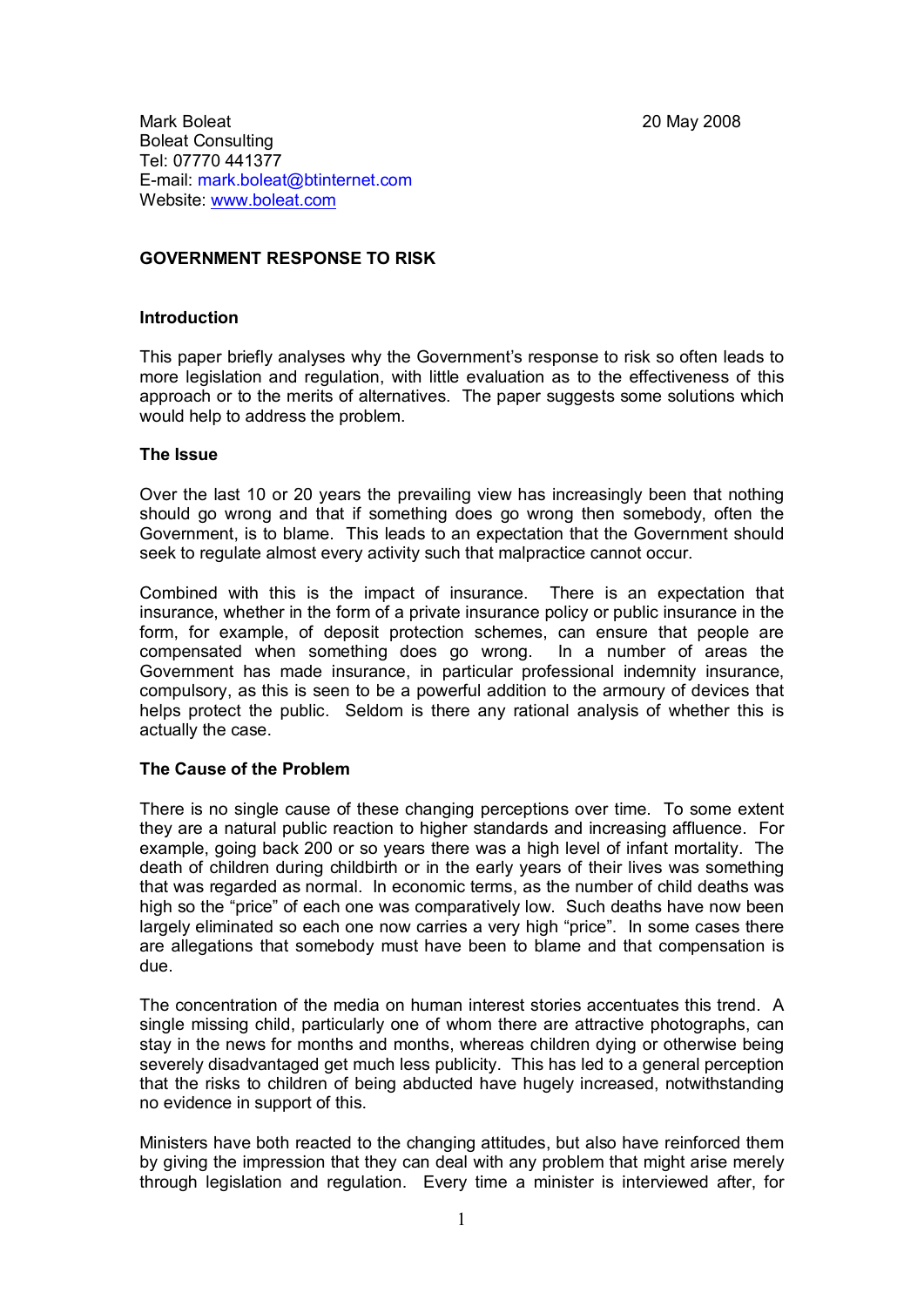example, a knife or gun attack in London, they reassure the public with the news that they are reviewing the legislation and will bring in tough new laws if required. Perhaps some ministers believe this, as they are seldom in post long enough to implement new laws and certainly for those laws to have effect.

The media tend to be not only unchallenging but contribute to the problem. They are far too easily satisfied by the ministers' assurance that if necessary tough news laws will be brought in. Indeed, ministers are frequently challenged by the media to explain why they are not introducing new laws "as there is a demonstrable need for them as the existing laws are clearly not adequate."

The civil service structure and ethos contributes to the problem. Success is frequently seen as being new legislation or new regulations rather than actually dealing with the problem. Often, compromises will have to be made to get legislation through Parliament, and officials may well be very aware that the legislation is halfbaked. Nevertheless an Act of Parliament is regarded as an achievement for an official regardless of the merits of the legislation itself.

The consultation process, rather than acting as a constraint on the development of unreasonable attitudes, can sometimes serve to accentuate them. The process is frequently fictitious on both sides. The Government is consulting because it is required to consult, and has little or no intention of changing anything as a result of the consultation. Those responding to the consultation are often well aware of this and therefore do not bother to make a proper response based on substantial evidence, research and analysis. There may well be an assumption that the Government does not want to hear that what it is proposing will not work, and hence consultation responses can be more favourable than the views of the respondents would actually suggest.

The various "experts" can accentuate the trend. Lawyers want more law because there will be an opportunity for them to advise on them. Compliance experts are only too keen to have yet more requirements and will for ever demand clarity, meaning more detailed requirements on the meaning of such words as "reasonable" and "normal". They not only frustrate the consultation process but contribute significantly to gold plating. Once the advice of a lawyer or a health and safety "expert" has been taken, then most organisations feel obliged to follow that advice, no matter how illogical it might be. The lawyer or consultant is well aware of this and frequently sees the opportunity of yet a further fee for helping to implement whatever they have said is necessary.

As regulation is introduced so the objective can easily become putting the regulation in place, meeting deadlines and ensuring compliance with the letter of the law rather than actually dealing with the problem that the legislation was designed to address. All legislation is invariably faulty to a greater or lesser extent, but where fault is found then often this is not regarded as a fault but rather as the intentions of Parliament which have to be implemented however inappropriate they might be.

Finally, regulation tends to feed on itself with the result that there are, broadly speaking, two sectors of the economy. There is the regulated sector where regulation gets tighter and tighter, and the unregulated sector, where there is no specific regulation at all. Once regulation is in place then any failure is perceived to be a failure of regulation which can be dealt with only by tougher regulation, and there is always a demand for more clarity on what the rules actually require, which again means further regulation. Any shortcoming by a regulated institution is seen to be a failure of the regulator (e.g. Northern Rock and Equitable Life) and the only regulatory response is to strengthen regulation and increase the number of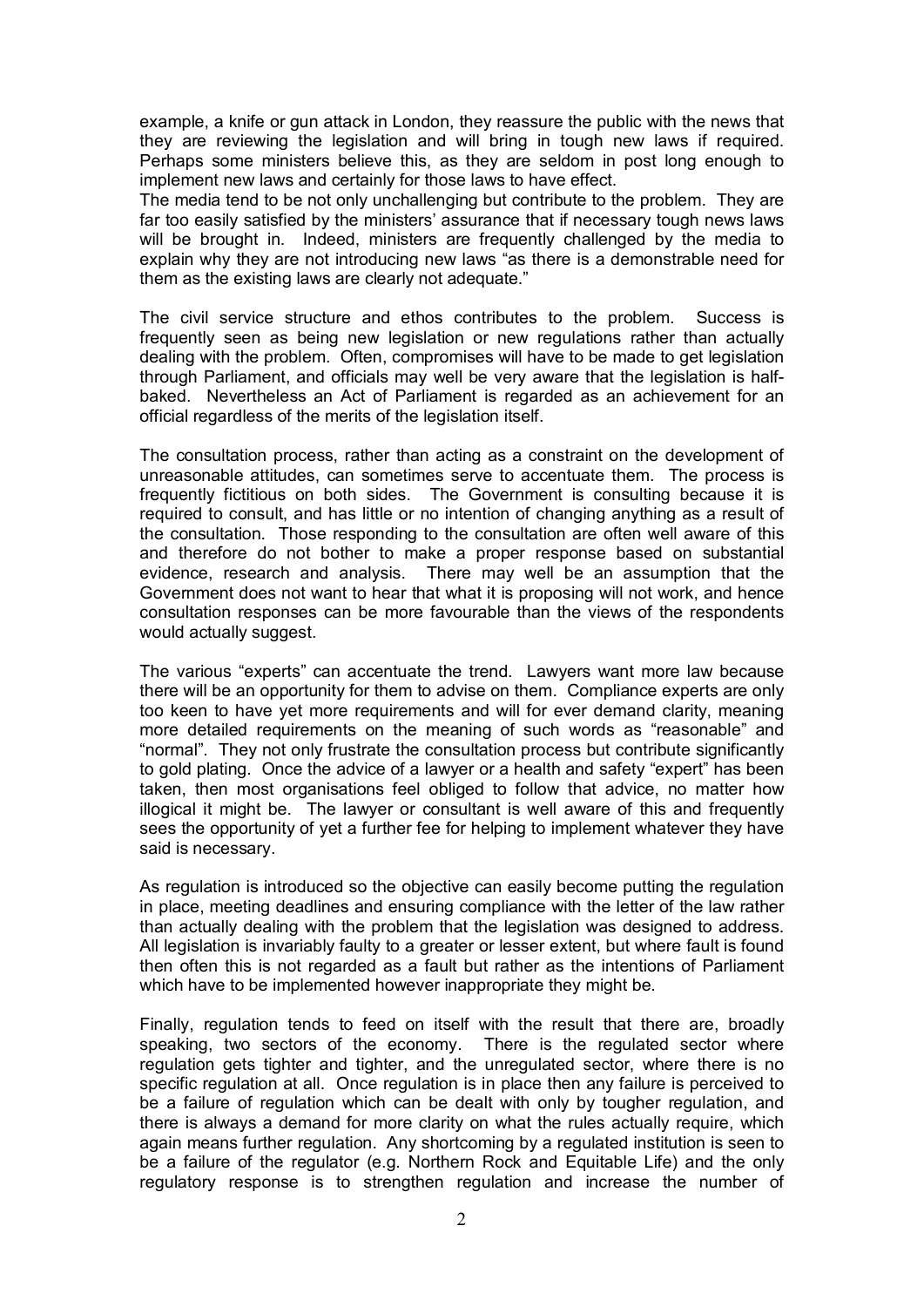regulators, even if this is perverse. The FSA's report on its handling of Northern Rock illustrates this. The problem was not the number of regulators but rather the quality of the people doing the regulation.

# **Solutions**

An understanding of the problem is essential before one can attempt to identify possible solutions. The remainder of this paper identifies five partial solutions, all of which would contribute to addressing the problem that currently exists, but none of which would be sufficient to turn the tide in itself.

# **Solution One – Re-defining Stakeholders**

The nature of the policy making process is that the principal participants are those with a vested interested in legislation and regulation, that is, ministers, civil servants and specialists in regulation, particularly lawyers and those responsible for compliance. These are the best resourced groups who participate in the policy making process. In order to have a better process it is necessary to involve others more effectively.

The insurance industry is primarily concerned with selling insurance not with risk management. Insurance should be seen as a sub-sector of risk management and indeed this is the way it is viewed in large organisations. A business will properly decide how to handle a multitude of risks including seeking to mitigate them by management action, insuring against them, accepting them or eliminating the risk by eliminating the activity.

There are two representative bodies for risk managers, the Association of Local Authority Risk Managers (ALARM) and the Association of Risk Managers in Industry and Commerce (ARMIC). However, while these are effective as far as they go, they represent individuals rather than businesses and are not nearly as well resourced as, for example, the Association of British Insurers. On some policy issues, it would be sensible to commission one or both of these bodies to have an effective input on behalf of their members who are responsible for managing risk on a day-to-day basis.

Policy makers all too often use the "usual suspects" to consult and to involve in the policy making process. These typically include the CBI, the major national trade associations, the unions and consumer bodies such as the National Consumer Council. Many officials seem unable to identify effective trade associations and other interest groups and how to engage them. This is not part of the training of civil servants and other officials. Consumer bodies, who often have a far more realistic perception of what regulation and legislation can achieve than do policy makers, are often unable to participate fully in the policy making process because they are not resourced to do so. A major trade association will think nothing of spending £50,000 on representative work on a particular policy issue, while for a consumer group this could take a large chunk of its annual budget.

Where the various interests groups are not properly resourced to participate in a policy making exercise, then Government should consider funding them to do so, something which is not easy but which would result in a more effective policy outcome.

Related to this is the need for an independent evaluation of regulatory proposals and systems. This does not necessitate commissioning PWC or McKinsey to do one of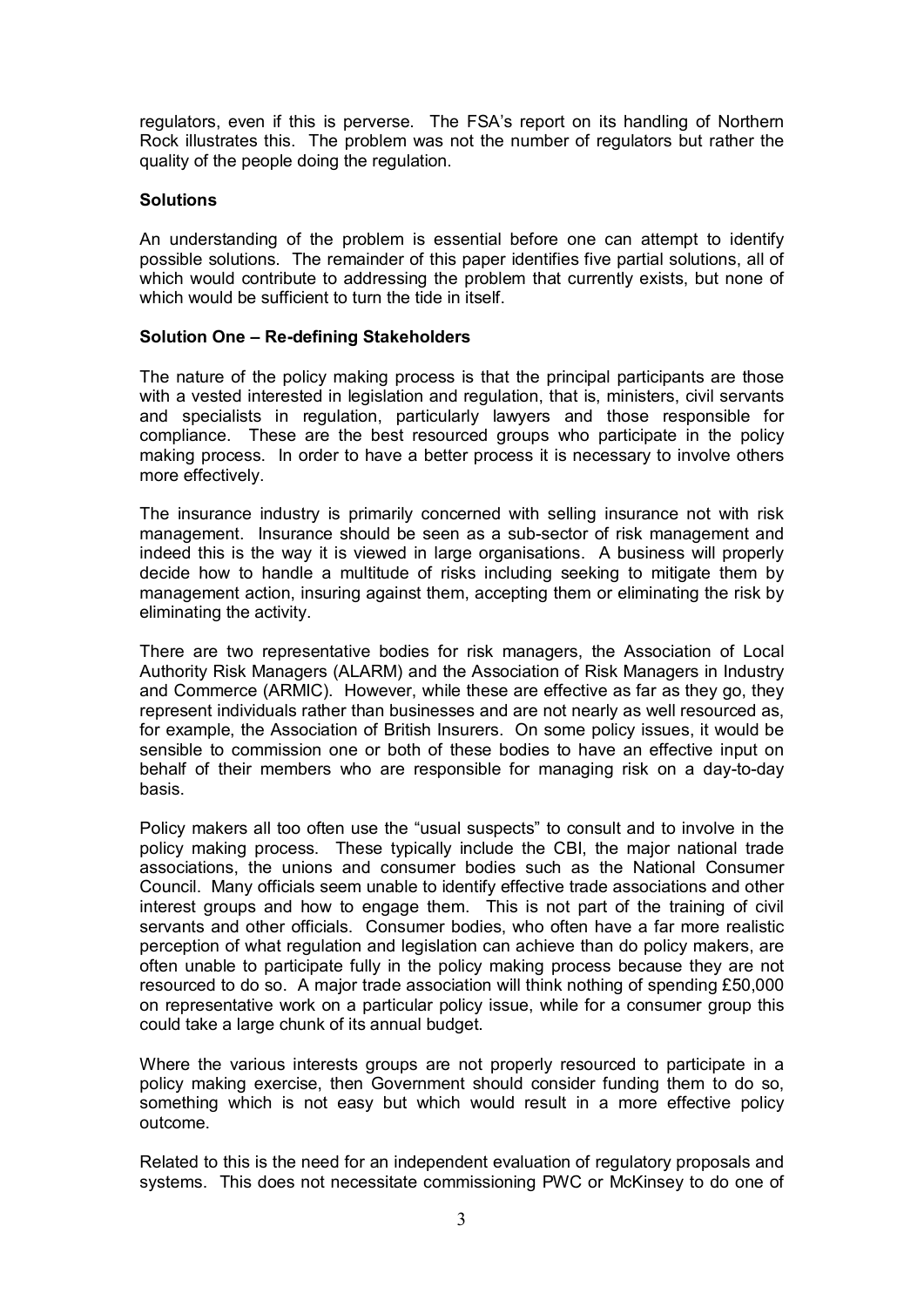their major exercises. Rather, it means identifying an individual, perhaps an academic or perhaps someone with relevant experience, who can give a reality check and perhaps say things that officials could not say, even if they know that they are correct.

# **Solution Two – Effective Policy Making and Scrutiny**

The policy making process is flawed. Notwithstanding any number of learned papers about regulatory impact assessments and how various options should be evaluated, it is often the case that ministers decide to do something and the analysis follows subsequently. Alastair Campbell put it very well in his diaries when he said that the Government was not so much into "evidence based policy making" but rather into "policy based evidence seeking". Policy analysis invariably is in a very narrow context. For example, there is currently some discussion as to whether ticket touts should be regulated. No doubt if one did a detailed examination of this subject in isolation, an excellent case could be made for regulation. The more important issue is whether this is high on the list of priorities for issues where the pubic needs some protection. The Office of Fair Trading should be equipped to comment on this and may well comment on such issues, although probably it does not do so and when it does its views are ignored. Every regulatory initiative should be viewed in a wide context and not simply in isolation.

The independent evaluation mentioned in the previous section would contribute to this.

There is a need for challenge within Government departments and regulators and also from the BRE. However, the evidence is that such challenge is often not on the grounds of the need for the regulation or whether it will work but rather on various process matters such as the gender impact, the racial equality impact, the environmental impact, whether it meets the Hampton principles, whether it entails setting up a new regulator and whether the regulator will be able to cover his costs. In a way this is hardly surprising because the people tasked with challenging are seldom well equipped to challenge on the big issues.

Regular effectiveness reviews of regulation are essential. Again, these do not need to be full blown efforts commissioned from the NAO or PWC. In the case of smaller regulatory bodies or particular regulatory programmes run by large bodies, an independent consultant or an academic should be capable of doing a very thorough exercise for under £20,000.

#### **Solution Three – Targeted Enforcement**

The point has already been made that much of the pressure for new regulation is because something has gone wrong, even though whatever has happened was contrary to existing law. The Morecambe Bay tragedy is a good example of this. Many existing laws were being broken and the person who broke them was duly imprisoned. However, this did not stop the call for new legislation which was duly implemented.

At present it is understandable that ministers should say that they are dealing with the problem by legislation because this is the only tool that they seem to have available to them. There should be another tool, that is a team, probably within the Office of Fair Trading, able to concentrate on a particular sector by dealing entirely with breaches of existing legislation rather than setting up yet another regulatory regime. Almost all the major problems that are identified as causing consumer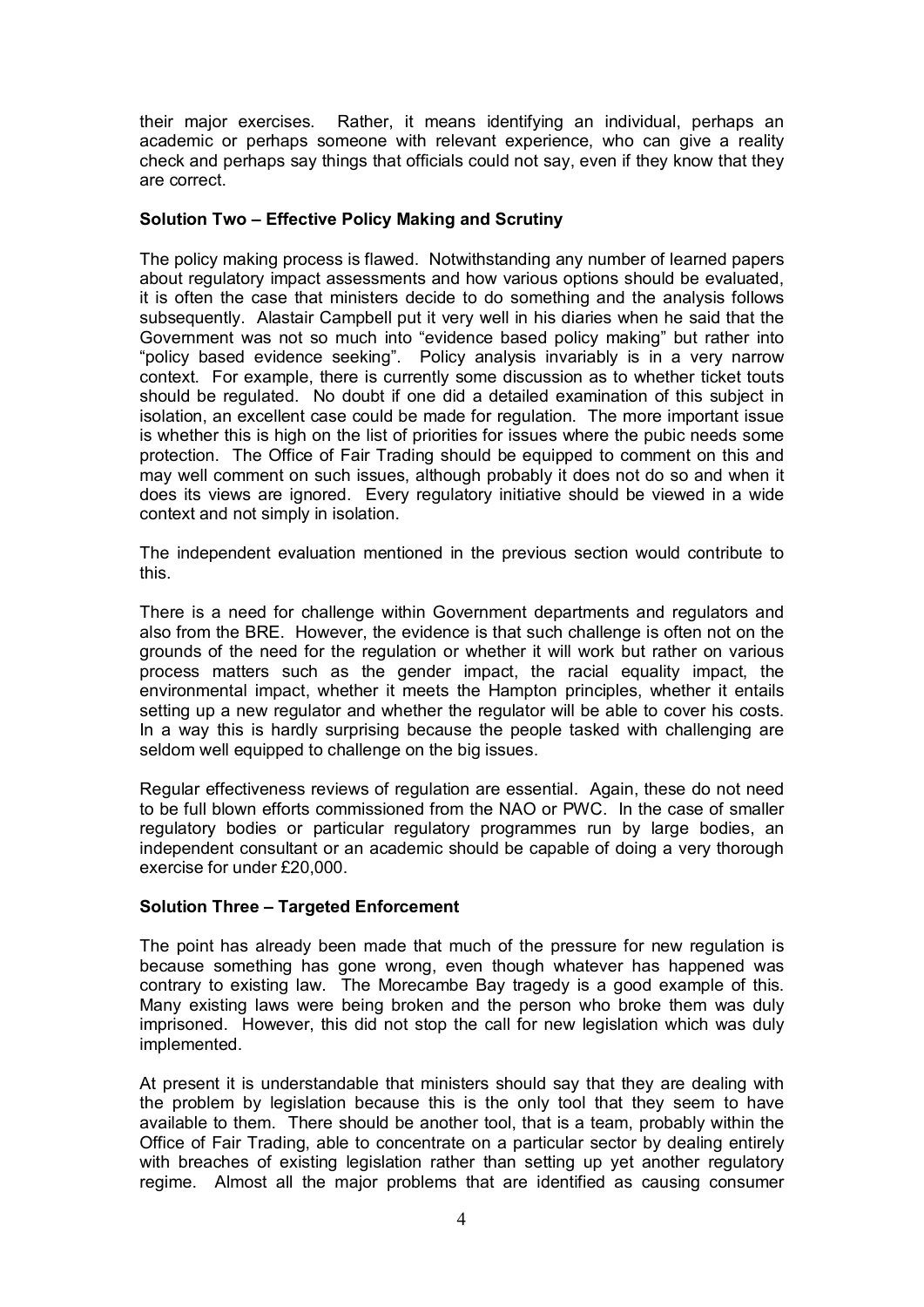malpractice already breach existing legislation. What is lacking are the resources to enforce the legislation not the legislation itself.

If Government could demonstrate that it could deal with identifiable malpractice quickly and effectively by administrative means there would be less pressure on it to go for yet more legislation.

## **Solution Four – Civil Service Training and Structure**

It seems to be the case that the extensive training programs for civil servants do not cover at all the politics and dynamics of engagement with interest groups, something which should be central to any official involved in policy making.

Similarly, the options for dealing with a particular problem invariably amount to do nothing, self-regulation, set up a new regulatory body or pass a new law. The additional option of targeting enforcement is seldom considered, perhaps because there seems to be an implicit assumption that all rules and regulations work without any conscious enforcement activity being necessary.

On particular policy issues there would be benefit in bringing in suitably qualified individuals to work with permanent officials to design, build and implement new regulatory regimes or to review existing ones. An outside view, wherever it comes from provided it comes with some expertise, is always desirable but it is often lacking within the civil service and regulatory structure.

## **Solution Five – Political Leadership**

The drive for better regulation, clearly laudable in every way, will never succeed unless there is very strong, political leadership. This means leadership from the Prime Minister and the BERR ministers in particular. It requires ministers frequently to say that there is no need for new regulation or new legislation, that there are better ways of dealing with problems and occasionally to say that we have to accept that not everything will be perfect and that things are bound to go wrong. Sometimes, a more subtle approach is needed of promising a review or promising firm action or even carefully considering legislation but without actually doing anything.

However, there can be a danger in this. A good example at present is the Ministry of Justice's attempts to deal with reforming the compensation claims process. Having published a consultation paper and promised a response by October 2007, it has failed to produce any response by May 2008. Those who have some knowledge of the issue will know that there will be no firm Government response for political reasons. However, the Government is not announcing this, leaving those with less political knowledge to believe that some major reforms are about to take place which could significantly impact on their business. This approach to policy making brings officials and ministers into disrepute.

Ministers and officials must be willing to change their mind on the face of significant evidence. The fact that something has been in a manifesto does not mean that it absolutely has to be implemented in the way that was stated in the manifesto. Ministers ignore manifesto commitments when it suits them, but sometimes they feel that they have to implement those that will do no good but not very much harm so they can say that they have, for example, implemented 90% of their manifesto commitments.